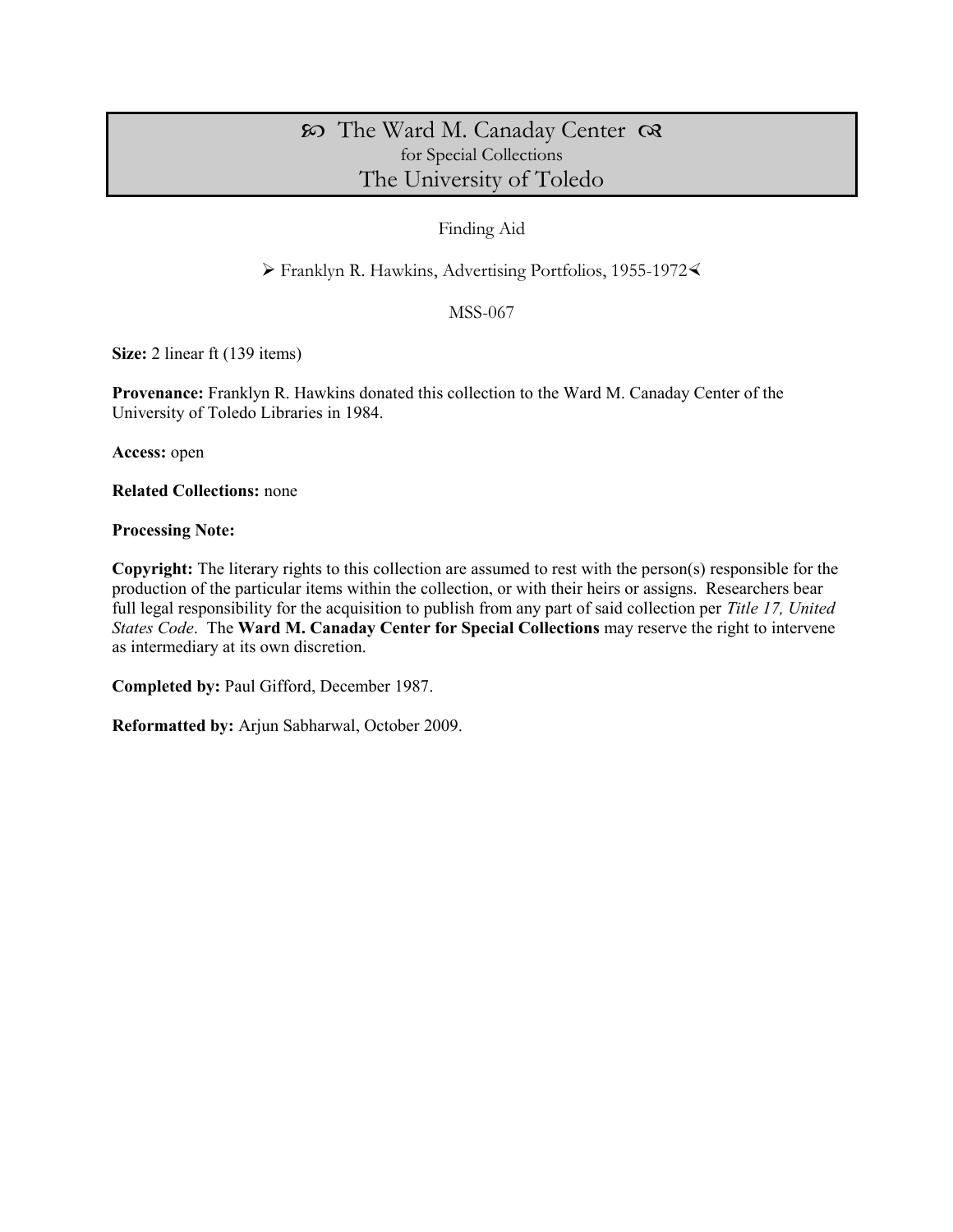### **Introduction**

This collection consists of advertisements produced by or for the Advertising Department of Libbey-Owens-Ford Company. Besides its value as evidence of the work produced by this department, the collection has value as a source for the history of marketing at Libbey-Owens-Ford, for the glass industry in Toledo, and for the development of print advertising in general.

There are no restrictions on access to this collection.

# **Biography**

| (1909?)   | Born on a farm in Adams Township (now City of Toledo), Lucas County, Ohio.                  |  |
|-----------|---------------------------------------------------------------------------------------------|--|
| 1927      | Graduated from Morrison R. Waite High School.                                               |  |
| 1927-1931 | Student at The University of Toledo; on staff of Collegian.                                 |  |
| 1931      | B. Ph., The University of Toledo.                                                           |  |
| 1931-1935 | Sports and city editor, Sturgis (MI) Daily Journal.                                         |  |
| 1935-1940 | Assistant and associate editor, American Lumberman.                                         |  |
| 1940      | Joined Libbey-Owens-Ford Company as writer.                                                 |  |
| 1942      | In Advertising Department, Libbey-Owens-Ford.                                               |  |
| 1945      | Manager, Advertising Department, Libbey-Owens-Ford.                                         |  |
| 1957      | Libbey-Owens-Ford began sponsorship of "Perry Mason" television show with great<br>success. |  |
| 1973      | Retired.                                                                                    |  |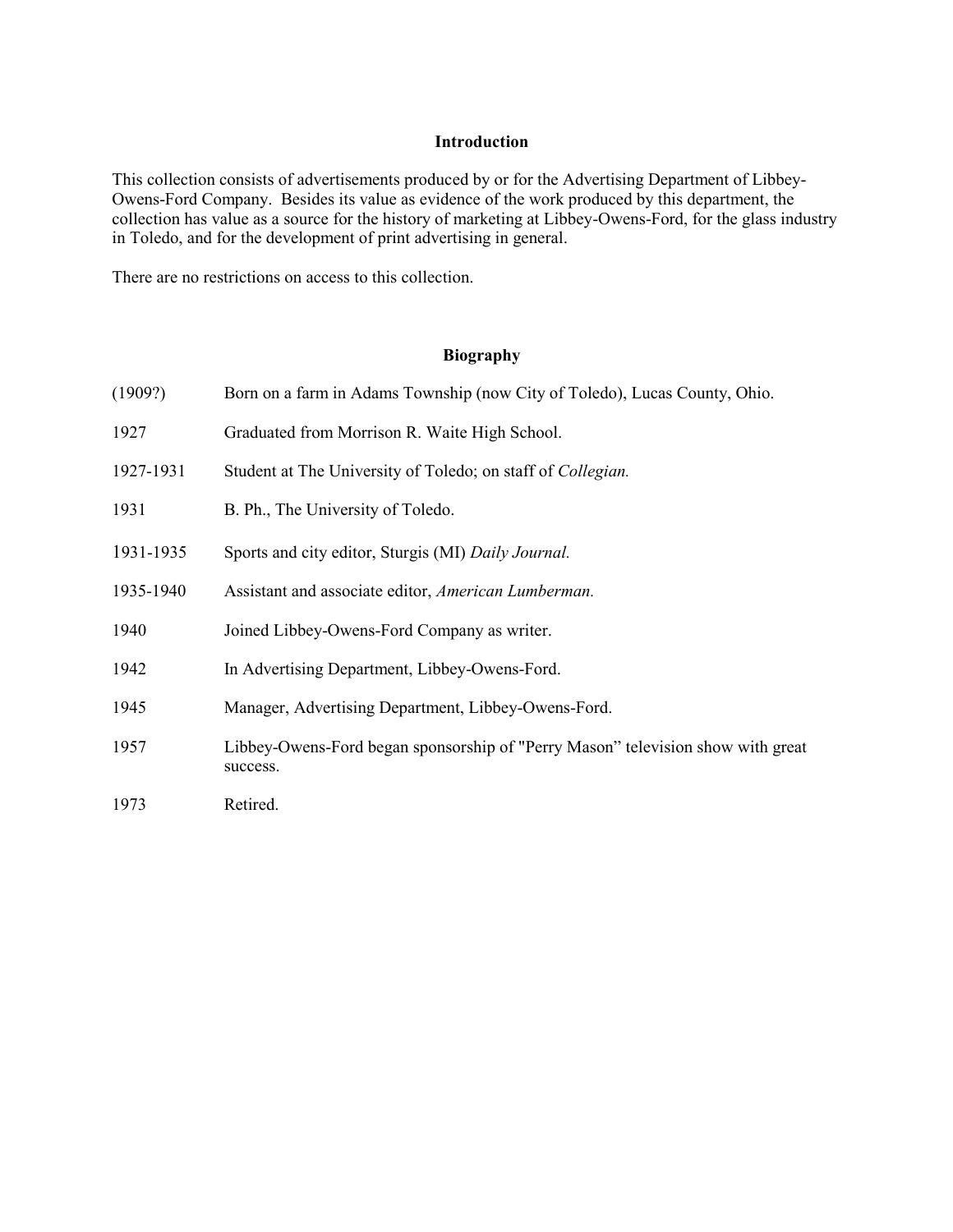### **Scope and Content**

Throughout the period represented in this collection, the advertising Department of Libbey-Owens-Ford regularly issued packets containing reprints of advertisements which had recently appeared in publications. These packets, called "Advantages," were issued in ever-decreasing intervals; monthly in 1955, but quarterly by 1972. Besides acting as a record of the Advertising Department's products, the packets' intended use was as informational and promotional material for the company's sales departments.

Each packet or portfolio typically contains fifteen or twenty different advertisements. On each advertisement is a notice which lists the periodicals in which that advertisement appeared. The design and text of each advertisement, was tailored towards particular market segments. A packet from 1962, for example, contains advertisements aimed at architects, school boards, home builders, engineers. automotive glass dealers, retail hardware dealers, home owners, and the general public. Other packets might have advertisements geared towards a more limited group of consumers -- dairy farmers and trailer dealers, for example, if those groups had been targeted for that period.

This collection, then, provides a good record of how the Libbey-Owens-Ford Company wanted the public to see its products and to whom the company wanted to sell them. Since the format changed little from 1955 to 1972, comparison between packets can be made easily. Students of marketing, advertising, and history will find this collection useful.

#### **Folder List**

| <u>Box</u> | Folder                                                                                    | <b>Description</b>                                                                                                                                              |
|------------|-------------------------------------------------------------------------------------------|-----------------------------------------------------------------------------------------------------------------------------------------------------------------|
| 1          | 1<br>$\overline{c}$<br>$\overline{\mathbf{3}}$<br>$\overline{4}$<br>5<br>6<br>7           | January-March, 1955<br>April-June, 1955<br>July-September, 1955<br>October-December, 1955<br>March-June, 1956<br>July-September, 1956<br>October-December, 1956 |
| 2          | 1<br>$\overline{c}$<br>$\overline{\mathbf{3}}$<br>$\overline{\mathcal{A}}$<br>5<br>6<br>7 | January-April, 1957<br>May-June, 1957<br>July-September, 1957<br>October-November, 1957<br>January-March, 1958<br>April-June, 1958<br>July-November, 1958       |
| 3          | 1<br>$\frac{2}{3}$<br>$\overline{4}$<br>5<br>6<br>7                                       | January-April, 1959<br>May-June, 1959<br>July-December, 1959<br>January-April, 1960<br>May-July, 1960<br>August-December, 1960<br>January-March, 1961           |